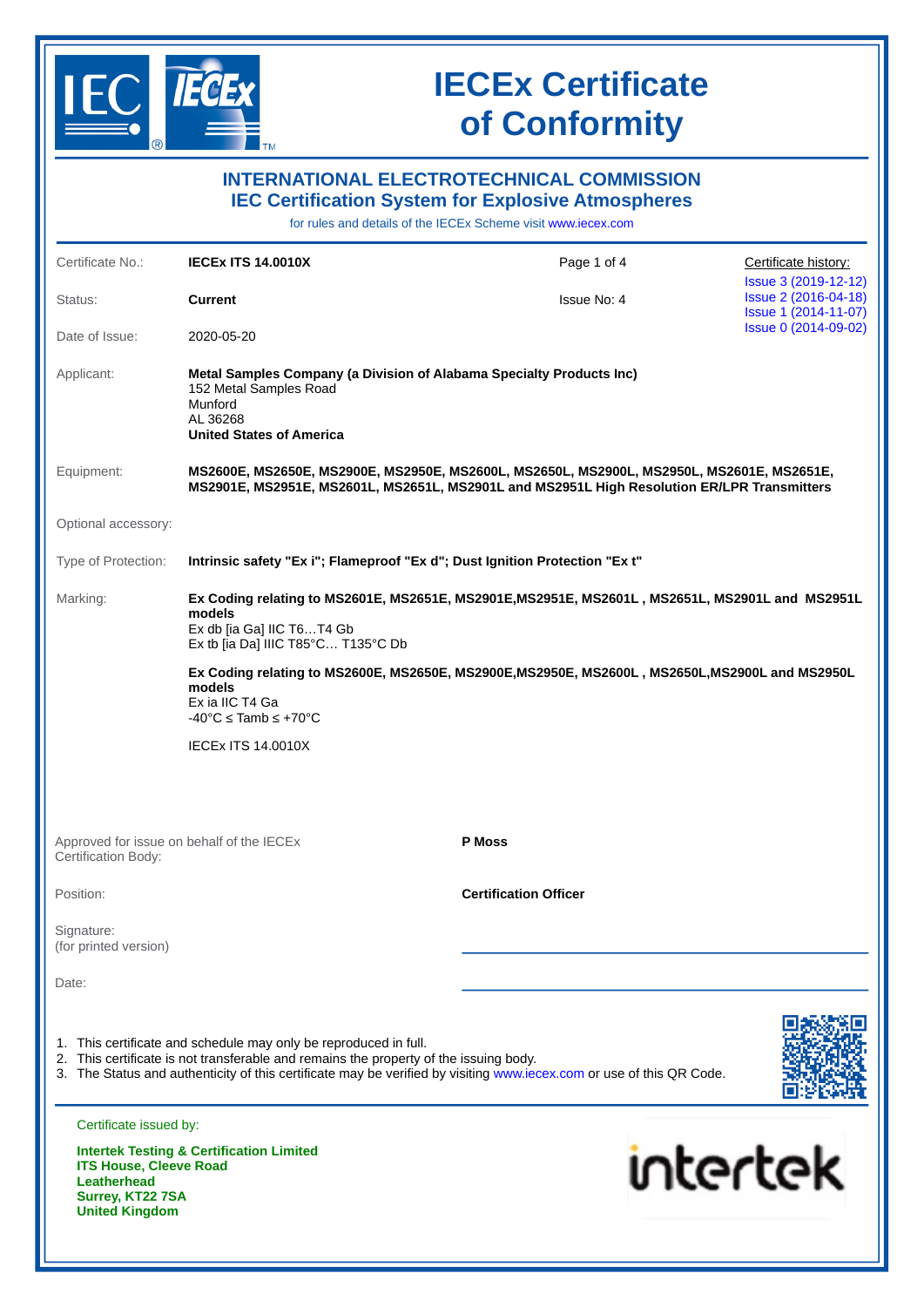

# **IECEx Certificate of Conformity**

| Certificate No.:                                            | <b>IECEX ITS 14.0010X</b>                                                                                                                                                                                                                                                                                                                                                                                                                                                                                | Page 2 of 4 |
|-------------------------------------------------------------|----------------------------------------------------------------------------------------------------------------------------------------------------------------------------------------------------------------------------------------------------------------------------------------------------------------------------------------------------------------------------------------------------------------------------------------------------------------------------------------------------------|-------------|
| Date of issue:                                              | 2020-05-20                                                                                                                                                                                                                                                                                                                                                                                                                                                                                               | Issue No: 4 |
| Manufacturer:                                               | Metal Samples Company (a Division of Alabama Specialty Products Inc)<br>152 Metal Samples Road<br>Munford<br>AL 36268<br><b>United States of America</b>                                                                                                                                                                                                                                                                                                                                                 |             |
| Additional<br>manufacturing<br>locations:                   |                                                                                                                                                                                                                                                                                                                                                                                                                                                                                                          |             |
|                                                             | This certificate is issued as verification that a sample(s), representative of production, was assessed and tested and found to comply with<br>the IEC Standard list below and that the manufacturer's quality system, relating to the Ex products covered by this certificate, was<br>assessed and found to comply with the IECEx Quality system requirements. This certificate is granted subject to the conditions as set out in<br>IECEx Scheme Rules, IECEx 02 and Operational Documents as amended |             |
| <b>STANDARDS:</b><br>to comply with the following standards | The equipment and any acceptable variations to it specified in the schedule of this certificate and the identified documents, was found                                                                                                                                                                                                                                                                                                                                                                  |             |
| IEC 60079-0:2011<br>Edition:6.0                             | Explosive atmospheres - Part 0: General requirements                                                                                                                                                                                                                                                                                                                                                                                                                                                     |             |
| Edition: 7.0                                                | IEC 60079-1:2014-06 Explosive atmospheres - Part 1: Equipment protection by flameproof enclosures "d"                                                                                                                                                                                                                                                                                                                                                                                                    |             |
| IEC 60079-11:2011<br>Edition:6.0                            | Explosive atmospheres - Part 11: Equipment protection by intrinsic safety "i"                                                                                                                                                                                                                                                                                                                                                                                                                            |             |
| IEC 60079-31:2013<br>Edition:2                              | Explosive atmospheres - Part 31: Equipment dust ignition protection by enclosure "t"                                                                                                                                                                                                                                                                                                                                                                                                                     |             |
|                                                             | This Certificate does not indicate compliance with safety and performance requirements<br>other than those expressly included in the Standards listed above.                                                                                                                                                                                                                                                                                                                                             |             |
| <b>TEST &amp; ASSESSMENT REPORTS:</b>                       | A sample(s) of the equipment listed has successfully met the examination and test requirements as recorded in:                                                                                                                                                                                                                                                                                                                                                                                           |             |
| Test Reports:                                               |                                                                                                                                                                                                                                                                                                                                                                                                                                                                                                          |             |

[GB/ITS/ExTR14.0009/03](https://www.iecex-certs.com/deliverables/REPORT/61806/view) [GB/ITS/ExTR14.0009/04](https://www.iecex-certs.com/deliverables/REPORT/65761/view)

[GB/ITS/ExTR14.0009/00](https://www.iecex-certs.com/deliverables/REPORT/23773/view) [GB/ITS/ExTR14.0009/01](https://www.iecex-certs.com/deliverables/REPORT/23774/view) [GB/ITS/ExTR14.0009/02](https://www.iecex-certs.com/deliverables/REPORT/23775/view)

Quality Assessment Report:

[GB/ITS/QAR14.0019/03](https://www.iecex-certs.com/deliverables/REPORT/49798/view)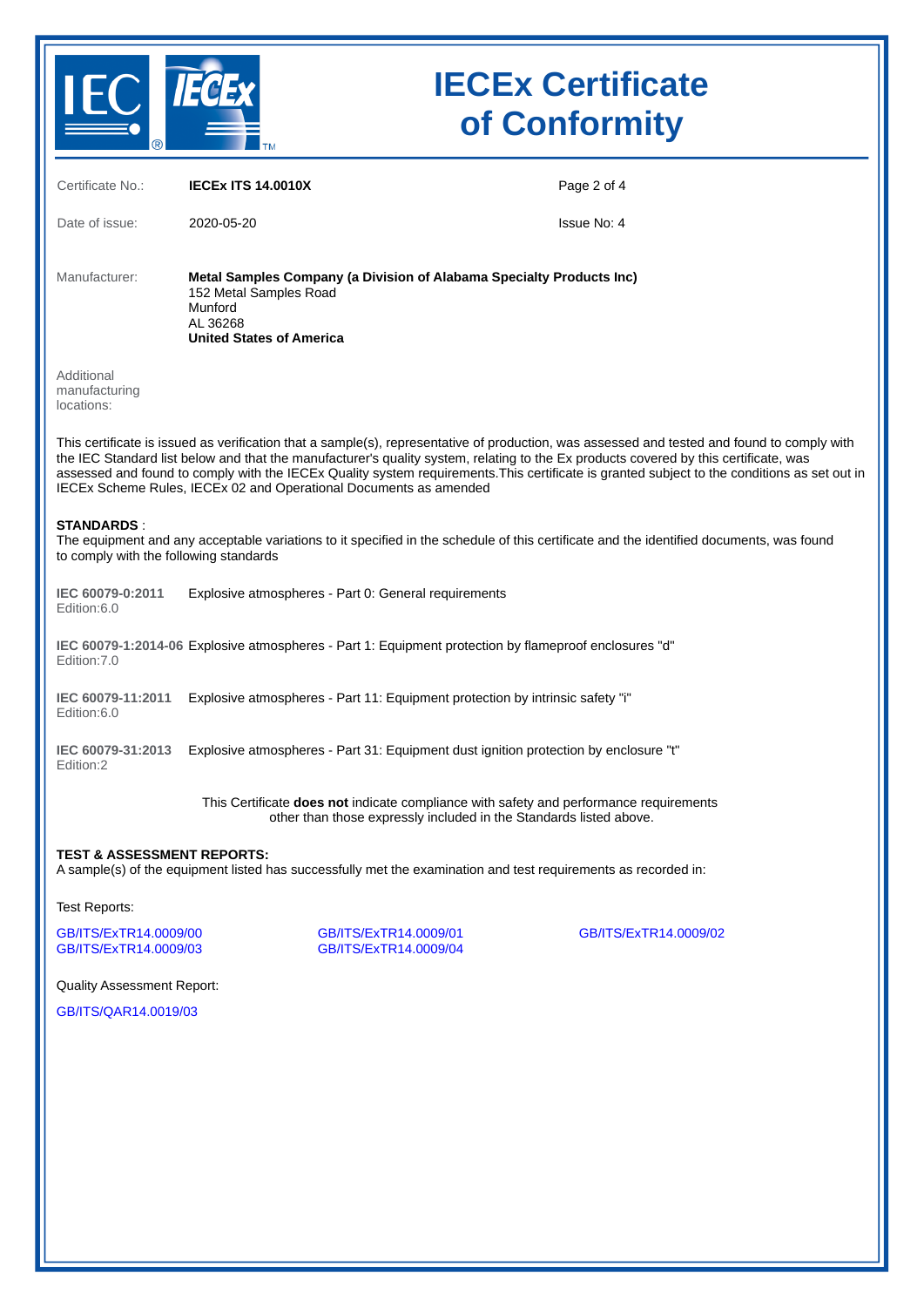

# **IECEx Certificate of Conformity**

Certificate No.: **IECEx ITS 14.0010X**

Date of issue: 2020-05-20

Page 3 of 4

Issue No: 4

#### **EQUIPMENT:**

Equipment and systems covered by this Certificate are as follows:

This certificate covers the assessment of the MS26XXE/L and MS29XXE/L fixed installation microprocessor based corrosion monitors. The equipment has been assessed for two installation configurations, the first as a fully intrinsically safe device, denoted by a 0 in the second wildcard of the model string and the second as Um powered equipment providing an intrinsically safe output, denoted by 1 in the second wildcard of the model nomenclature.

Intrinsically safe models (MS26X0E/L and MS29X0E/L) of the equipment utilize a manufacturer made IP66 stainless steel enclosure which comprises a threaded lid and bae and is approximately cylindrical in shape. Two connectors, one male and one female, are welded to the equipment base for connection of the equipment supply and the probe output.

The flameproof / dust ignition proof variants of the equipment (MS26X1E/L and MS29X1E/L) utilize an IP66 component enclosure certified under IECEx UL 08.0005U. The enclosure is formed from a two part assembly, a base and lid which thread together. The lid is approximately cylindrical in shape with an external diameter of between 9.1cm and 10.4cm and may include a window depending upon the model of equipment. Two entries are provided on the base of the enclosure for connection of the input and the probe output. Refer to the special conditions for safe use for guidance on the correct selection of entry devices for use with the equipment.

The equipment has additionally been assessed for use with a "Meter Prover" accessory which acts as a calibrated probe to verify the functionality of the equipment. This accessory has been assessed for use in all hazardous areas in which the equipment is approved.

Entity parameters relating to both configurations are summarized in the Certificate Annex.

#### **SPECIFIC CONDITIONS OF USE: YES as shown below:**

Refer to the Certificate Annex for a list of Special Conditions for Safe Use.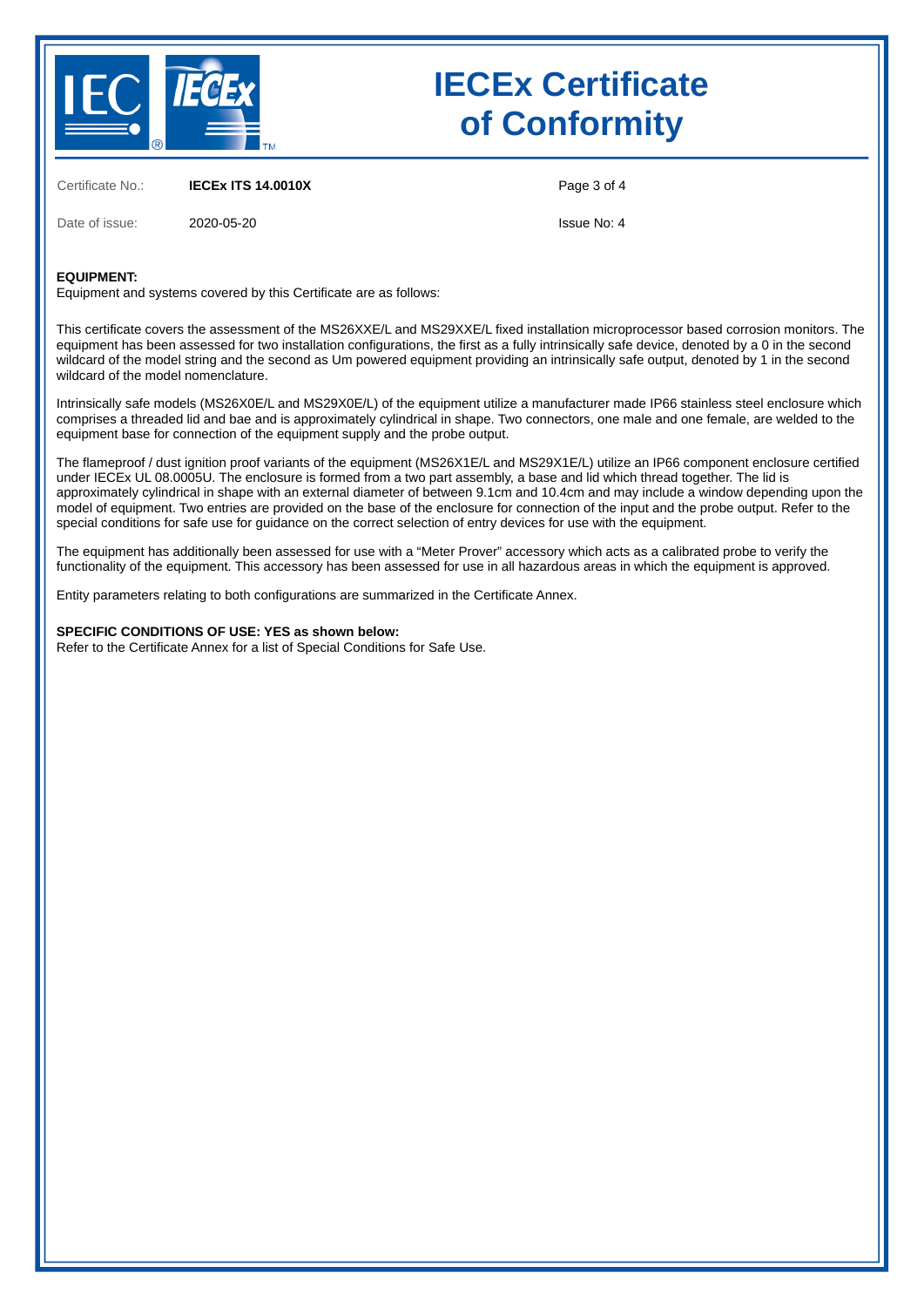

# **IECEx Certificate of Conformity**

Certificate No.: **IECEx ITS 14.0010X**

Date of issue: 2020-05-20

Page 4 of 4

Issue No: 4

### **DETAILS OF CERTIFICATE CHANGES (for issues 1 and above)**

The following changes have been considered under Edition 4 of this Certificate:

• Consideration of equipment constructed from the following PCBs

- EXCDB-000038 Alternate Current Loop Board
- EXCDB-000040 Alternate Digital Board
- EXCDB-000043 Alternate Analog Board
- EXCDB-000048 Alternate Current Loop Board
- EXCDB-000046 Alternate digital board to interface with Type L probes
- EXCDB-000047 Alternate analogue board to interface with Type L probes
- EXCDB-000007 Display Board
- Full reassessment of equipment circuitry to account for the installation of additional PCBs
	- Minor modifications to existing PCBs to ensure maintenance of intrinsically safe entity parameters
- • Assessment of the equipment for use in a flameproof and dustproof installation configuration.
- Expansion of Certificate scope to cover the following models. MS2600E, MS2650E, MS2900E, MS2950E, MS2600L, MS2650L, MS2900L, MS2950L, MS2601E, MS2651E, MS2901E, MS2951E, MS2601L, MS2651L, MS2901L and MS2951L. All models utilize a combination of the PCBs listed above and either the manufacturer made stainless steel enclosure (for fully intrinsically safe applications) or a pre-certified enclosure.
- Revision of entity parameters to account for alternative PCBs and installation configurations.
- Reduction of permitted lower ambient from -20°C to -40°C.
- Amendment of equipment Ex coding string.
- General amendments to controlled drawings to cover the above listed changes.

#### **Free Reference Number Relating to Edition 4 of this Certificate:**

G104133112

**Annex:**

[Annex to IECEx ITS 14.0010X Issue 4.pdf](https://www.iecex-certs.com/deliverables/CERT/47781/view)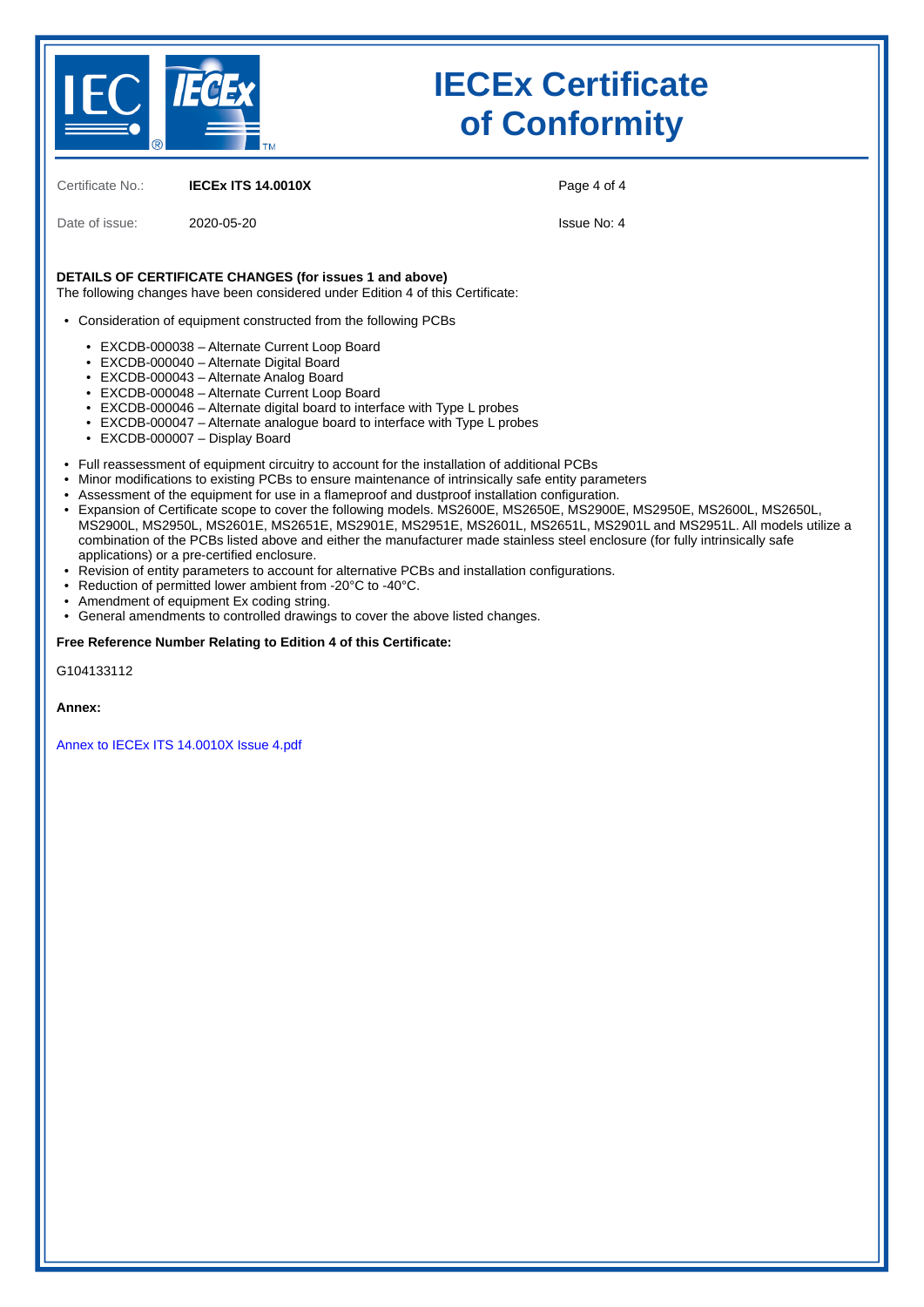

**Certificate No: IECEx ITS 14.0010X Issue No. 4**

**Annex No. 1**

### **Special Conditions for Safe Use**

### **Special Conditions Relating to models MS26X0E /MS29X0E/MS26X0L/MS29X0L**

- 1) When installed in a Zone 0 potentially explosive atmosphere requiring EPL Ga apparatus, the equipment shall be installed such that even in the event of rare incidents, an ignition source due to impact or friction between the aluminum alloys parts of the enclosure are excluded.
- 2) The resistive probe has been considered as simple apparatus. The probe shall maintain the following minimum parameters in accordance with Clause 5.7 of IEC 60079-11:
	- a) The probe circuitry shall maintain a dielectric strength of 500V between its terminals and the equipment frame or the end user shall ensure there is no possibility for different earth potentials arising within the equipment installation.
	- b) Where non-metallic materials are used in the construction of the external enclosure the probe shall be installed in accordance with the guidance for mitigation of electrostatic charging contained within the manufacturer's instruction manual
	- c) Where metallic materials are used in the construction of the external enclosure it shall be ensured that the materials do not contain more than 7,5 % in total of magnesium, titanium and zirconium.
- 3) All sealing devices including cable glands, blanking elements, thread adapters and stopping plugs shall maintain a minimum degree of protection of IP54 in accordance with IEC 60529.

### **Special Conditions Relating to models MS26X1E /MS29X1E/MS26X1L/MS29X1L**

- 1) All sealing devices including cable glands, blanking elements, thread adapters and stopping plugs are required to be certified to type of protection Ex db or tb as applicable, be suitable for use in an ambient temperature range of -40°C to 70°C, be suitable for use in Group IIC or Group IIIC as applicable and be suitably sized for the cabling which is carried. Installation shall take into account any applicable special conditions for safe use and all relevant installation requirements of IEC 60079-14. No more than one thread adapter may be used on any entry.
- 2) Equipment has been assessed for connection to Um: 28VDC. This voltage shall be maintained in accordance with the guidance given with IEC 60079-14.
- 3) Equipment has been assessed for connection to a simple resistive probe produced from either wiring or a metallic sheet metal mounted onto a substrate. The Temperature Classification in which the equipment may be used is dependent upon the probe connected. The equipment may be used in Temperature Classification T6 providing the following conditions are met as applicable:
	- a) The equipment probe is a simple device produced from wire with a diameter of 0.1mm or higher
	- b) The equipment probe is a simple device produced from tracking with a width of 0.3mm or higher

If these parameters cannot be verified, a generic probe may be used with the equipment in Temperature Classification T4 providing it is a simple device produced from wiring or tracking and does not contain any discrete components or resistances.



**Intertek Testing & Certification Ltd. Cleeve Road, Leatherhead, Surrey, United Kingdom. KT22 7SA**

Page 1 of 6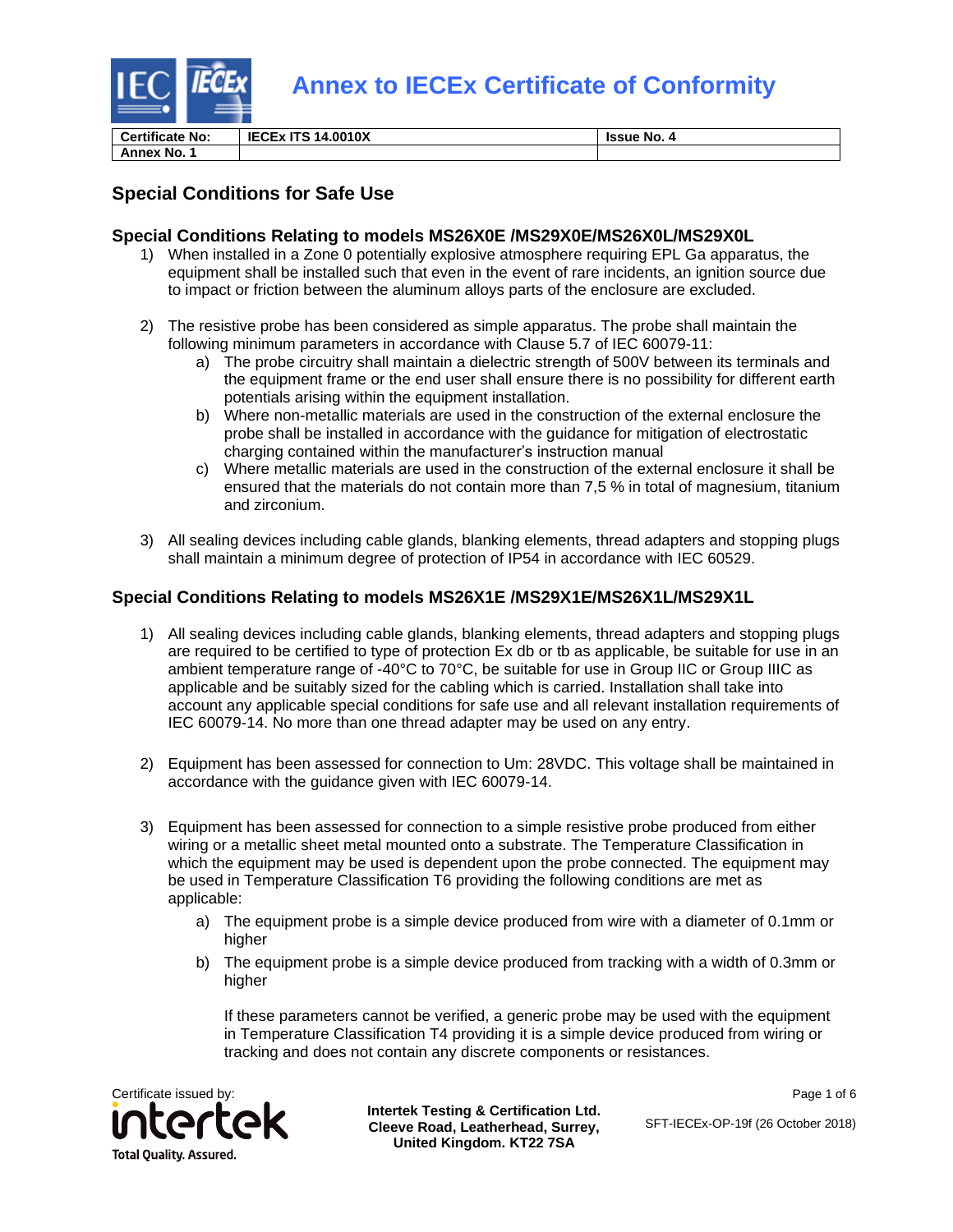

| <b>Certificate No:</b> | <b>IECEX ITS 14,0010X</b> | <b>Issue No.</b> |
|------------------------|---------------------------|------------------|
| Annex No.              |                           |                  |

4) Equipment has been assessed for connection to a simple resistive probe produced from either wiring or a metallic sheet metal mounted onto a substrate (which has been approximated to tracking). The equipment may be used in Group III environments with a maximum surface temperature of T85°C providing the following conditions are met as applicable:

- a) The equipment probe is a simple device produced from wire with a diameter of 0.1mm or higher
- b) The equipment probe is a simple device produced from tracking with a width of 0.3mm or higher

If these parameters cannot be verified, a generic probe may be used with the equipment a maximum marked temperature of T135°C providing it is a simple device produced from wiring or tracking and does not contain any discrete components or resistances.

- 5) The resistive probe has been considered as simple apparatus. The probe shall maintain the following minimum parameters in accordance with Clause 5.7 of IEC 60079-11:
	- a) The probe circuitry shall maintain a dielectric strength of 500V between its terminals and the equipment frame or the end user shall ensure there is no possibility for different earth potentials arising within the equipment installation.
	- b) Where non-metallic materials are used in the construction of the external enclosure the probe shall be installed in accordance with the guidance for mitigation of electrostatic charging contained within the manufacturer's instruction manual



**Intertek Testing & Certification Ltd. Cleeve Road, Leatherhead, Surrey, United Kingdom. KT22 7SA**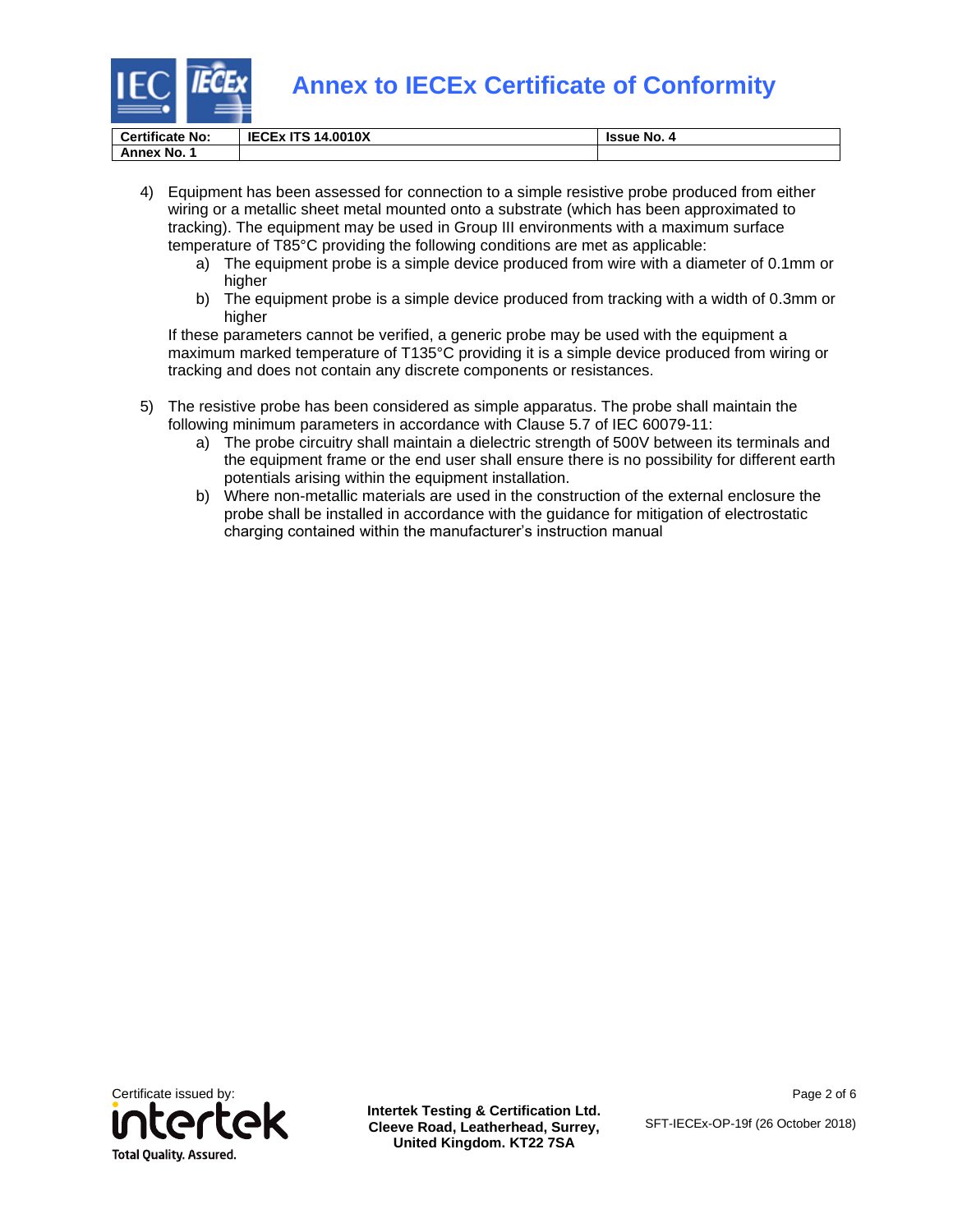

| <b>Certificate No:</b> | ITS 14.0010X<br>IECEX | Issue No. |
|------------------------|-----------------------|-----------|
| Annex No.,             |                       |           |

### **Summary of Entity Parameters Related to Equipment**

The equipment can be installed in two installation configurations, the first relying upon a flameproof or dustproof enclosure and the second considering the equipment as fully intrinsically safe. The entity parameters relating to each assessment are given below.

#### **Models MS26X1E/L & MS29X1E/L Explosionproof & Dust Ignition Protection Models:**

Entity Parameters related to KB1 of EXCDB-000038 (Power input) Um: 28V

### **Output Parameters of MS26X1E & MS29X1E:**

Parameters available at Probe Output on EXCDB-000043 – Analog Board

- Uo: 4.94V Io: 0.486A Po: 0.42W Co: 0.4µF
- Lo: 70µH

#### **Output Parameters of MS26X1L & MS29X1L:**

Parameters available at Probe Output on EXCDB-000047 – Analog Board

| Uo: | 8.61V  |
|-----|--------|
| lo: | 0.3A   |
| Po: | 0.371W |
| Co: | 0.4µF  |
| Lo: | 70µH   |

### **Models MS26X0E/L & MS29X0E/L Intrinsically Safe Protection Models:**

Entity Parameters related to KB1 of EXCDB-000048 (Power input)

- Ui: 28V
- li: 93mA<br>Pi: 650m\
- Pi: 650mW
- Ci: 50.42nF
- Li: 27.53nH

### **Output Parameters of MS26X0E & MS29X0E:**

Parameters available at Probe Output on EXCDB-000043 – Analog Board

- Uo: 4.94V
- lo: 66.2mA<br>Po: 0.328W
- 0.328W
- Co: 0.4µF
- Lo: 70µH

### **Output Parameters of MS26X0L & MS29X0L:**

Parameters available at Probe Output on EXCDB-000047 – Analog Board

Uo: 8.61V lo: 66.2mA<br>Po: 0.328W 0.328W Co: 0.4µF Lo: 70µH



**Intertek Testing & Certification Ltd. Cleeve Road, Leatherhead, Surrey, United Kingdom. KT22 7SA**

Page 3 of 6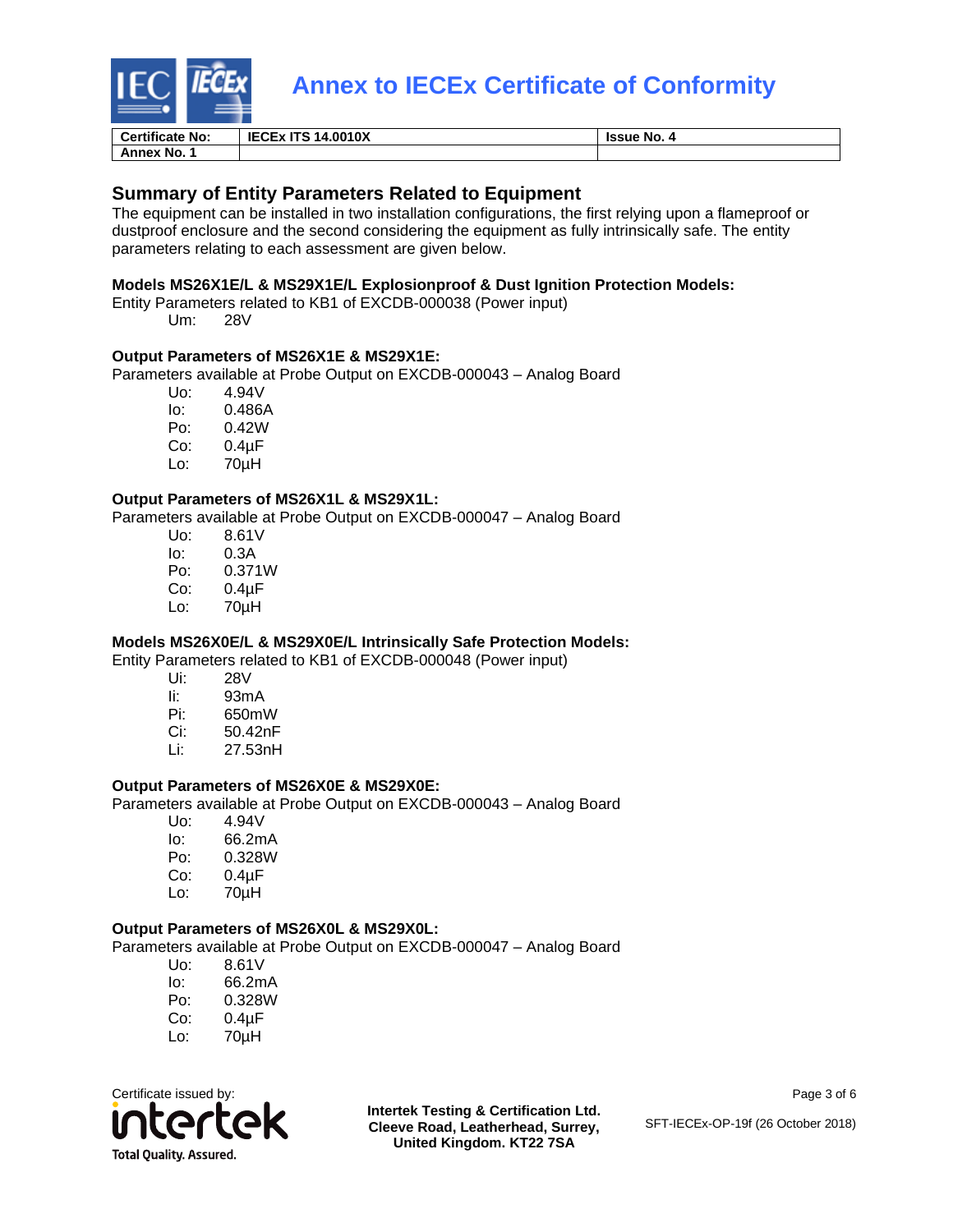

**Certificate No: IECEx ITS 14.0010X Issue No. 4 Annex No. 1**

### **Summary of Controlled Drawings Relating to Certification**

| <b>Technical Documents:</b>                            |                     |                |           |  |
|--------------------------------------------------------|---------------------|----------------|-----------|--|
| <b>Title:</b>                                          | <b>Drawing No.:</b> | Rev.           | Date:     |  |
|                                                        |                     | Level:         |           |  |
| Circuit Diagram - Power Board (Ex d)                   | EXCDB-000038        | 0              | 4/15/2020 |  |
| Circuit Diagram - Power Board (IS)                     | EXCDB-000048        | $\overline{0}$ | 4/15/2020 |  |
| Circuit Diagram - ER Transmitter Digital Board         |                     |                |           |  |
| (HART)                                                 | EXCDB-000040        | 0              | 4/15/2020 |  |
| Circuit Diagram - ER Transmitter Analog Board          | EXCDB-000043        | $\overline{0}$ | 4/15/2020 |  |
| Circuit Diagram - LPR Transmitter Digital Board        | EXCDB-000046        | 0              | 4/15/2020 |  |
| Circuit Diagram - LPR transmitter Measurement          |                     |                |           |  |
| <b>Board</b>                                           | EXCDB-000047        | 0              | 4/15/2020 |  |
| Circuit Diagram - Transmitter Display Board            | EXCDB-000007        | 0              | 4/15/2020 |  |
| PCB Fabrication Drawing - Power Board (Ex d)           | EXPCB-000038        | 0              | 4/15/2020 |  |
| PCB Fabrication Drawing - Power Board (IS)             | EXPCB-000048        | $\mathbf 0$    | 4/15/2020 |  |
| PCB Fabrication Drawing ER Transmitter Digital         |                     |                |           |  |
| Board (HART)                                           | EXPCB-000040        | 0              | 4/15/2020 |  |
| PCB Fabrication Drawing - ER Transmitter Analog        |                     |                |           |  |
| <b>Board</b>                                           | EXPCB-000043        | 0              | 4/15/2020 |  |
| PCB Fabrication Drawing - LPR Transmitter Digital      |                     |                |           |  |
| <b>Board</b>                                           | EXPCB-000046        | 0              | 4/15/2020 |  |
| PCB Fabrication Drawing LPR transmitter                |                     |                |           |  |
| <b>Measurement Board</b>                               | EXPCB-000047        | 0              | 4/15/2020 |  |
| PCB Fabrication Drawing - Transmitter Display          |                     |                |           |  |
| <b>Board</b>                                           | EXPCB-000007        | 0              | 4/15/2020 |  |
| Bill of Materials - Power Board (Ex d)                 | EXBOM-000038        | 0              | 4/15/2020 |  |
| Bill of Materials - Power Board (IS)                   | EXBOM-000048        | 0              | 4/15/2020 |  |
| Bill of Materials - ER Transmitter Digital Board       |                     |                |           |  |
| (HART)                                                 | EXBOM-000040        | 0              | 4/15/2020 |  |
| Bill of Materials - ER Transmitter Analog Board        | EXBOM-000043        | 0              | 4/15/2020 |  |
| Bill of Materials - LPR Transmitter Digital Board      | EXBOM-000046        | 0              | 4/15/2020 |  |
| <b>Bill of Materials - LPR transmitter Measurement</b> |                     |                |           |  |
| <b>Board</b>                                           | EXBOM-000047        | 0              | 4/15/2020 |  |
| Bill of Materials - Transmitter Display Board          | EXBOM-000007        | 0              | 4/15/2020 |  |
| Assembly Drawing - Power Board (Ex d)                  | EXET-2120           | 0              | 4/15/2020 |  |
| Assembly Drawing - Power Board (IS)                    | EXET-2369           | 0              | 4/15/2020 |  |
| Assembly Drawing - ER Transmitter Digital Board        |                     |                |           |  |
| (HART)                                                 | EXET-2129           | 0              | 4/15/2020 |  |
| Assembly Drawing - ER Transmitter Analog Board         | EXET-2199           | 0              | 4/15/2020 |  |
| Assembly Drawing - LPR Transmitter Digital Board       | <b>EXET-2367</b>    | 0              | 4/15/2020 |  |

Certificate issued by: ЭK **Total Quality. Assured.** 

**Intertek Testing & Certification Ltd. Cleeve Road, Leatherhead, Surrey, United Kingdom. KT22 7SA**

Page 4 of 6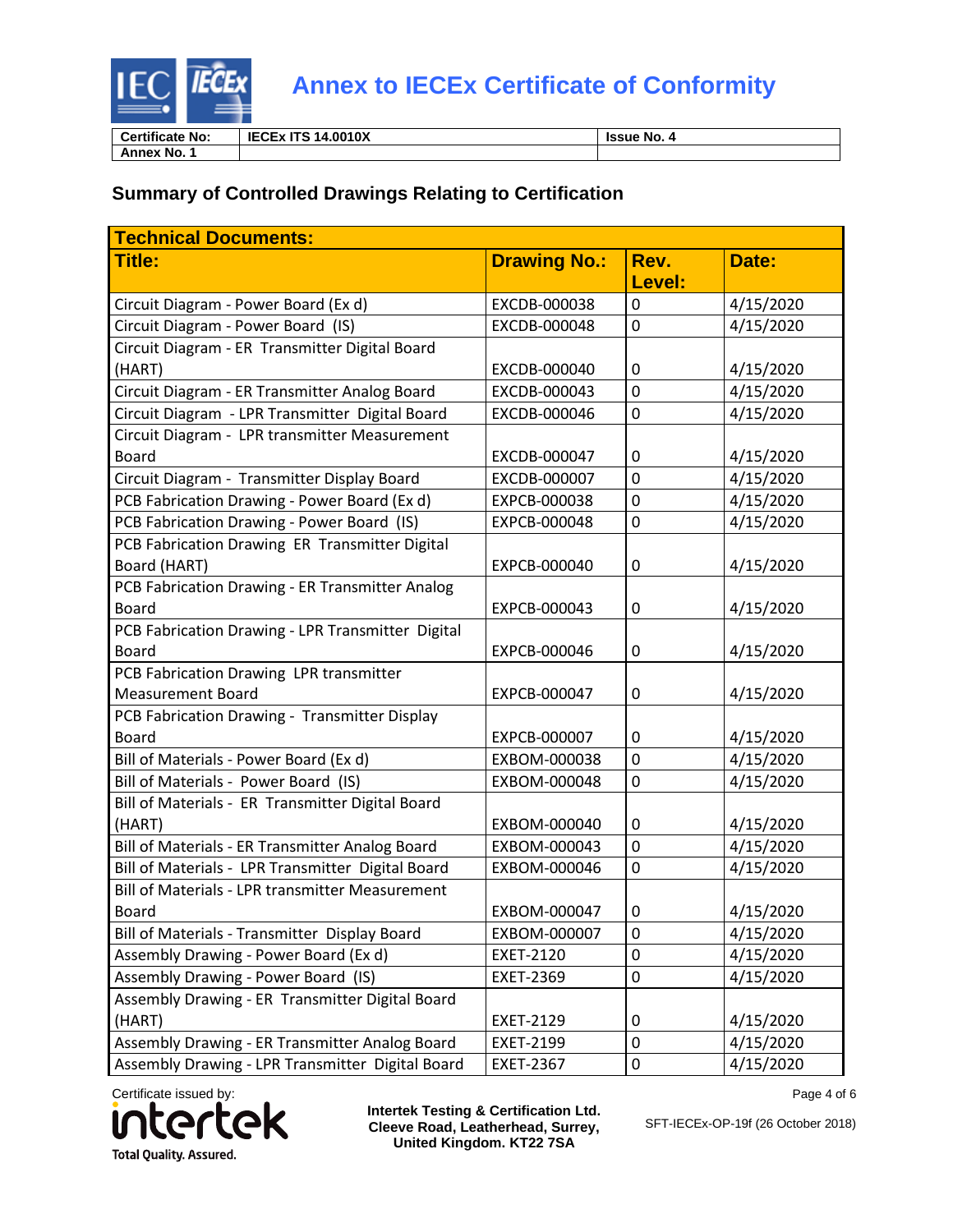

| <b>Certificate No:</b> | 14.0010X<br><b>IECEX ITS</b><br>$-170.44$ | <b>Issue No. 4</b> |
|------------------------|-------------------------------------------|--------------------|
| Annex No.              |                                           |                    |

| <b>Technical Documents:</b>                                                                    |                     |                |            |  |
|------------------------------------------------------------------------------------------------|---------------------|----------------|------------|--|
| <b>Title:</b>                                                                                  | <b>Drawing No.:</b> | Rev.           | Date:      |  |
|                                                                                                |                     | Level:         |            |  |
| Assembly Drawing - LPR transmitter Measurement                                                 |                     |                |            |  |
| <b>Board</b>                                                                                   | <b>EXET-2368</b>    | 0              | 4/15/2020  |  |
| Assembly Drawing - Transmitter Display Board                                                   | EXET-1446           | $\overline{0}$ | 4/15/2020  |  |
| Hazardous Certification Label MS26X0 E/L &                                                     |                     |                |            |  |
| <b>MS29X0 E/L</b>                                                                              | EXMDB-011142        | 0              | 4/15/2020  |  |
| Manufacturer's Label MS26X0 E/L & MS29X0 E/L                                                   | EXMDB-011143        | 0              | 4/15/2020  |  |
| Hazardous Certification Label MS26X1 E/L &                                                     |                     |                |            |  |
| <b>MS29X1 E/L</b>                                                                              | EXMDB-011127        | 0              | 4/15/2020  |  |
| Manufacturer's Label MS26X1 E/L & MS29X1 E/L                                                   | EXMDB-011141        | 0              | 4/15/2020  |  |
| Control Drawing - MS26X0E/MS29X0E ER                                                           |                     |                |            |  |
| Transmitter                                                                                    | EXWDB-000078        | B              | 4/15/2020  |  |
| Control Drawing - MS26X1E/MS29X1E ER                                                           |                     |                |            |  |
| Transmitter                                                                                    | EXWDB-000096        | F              | 4/15/2020  |  |
| Control Drawing - MS26X0L/MS29X0L LPR                                                          |                     |                |            |  |
| Transmitter                                                                                    | EXWDB-000145        | 0              | 4/15/2020  |  |
| Control Drawing - MS26X1L/MS29X1L LPR                                                          |                     |                |            |  |
| Transmitter                                                                                    | EXWDB-000146        | 0              | 4/15/2020  |  |
| MS26X0E & MS29X0E Hazardous Area Certification                                                 |                     |                |            |  |
| <b>Details</b>                                                                                 | EXDOC - 000019      | 0              | 4/15/2020  |  |
| MS26X1E & MS29X1E Hazardous Area Certification                                                 |                     |                |            |  |
| <b>Details</b>                                                                                 | EXDOC - 000020      | 0              | 4/15/2020  |  |
| MS26X0L & MS29X0L Hazardous Area Certification                                                 |                     |                |            |  |
| <b>Details</b>                                                                                 | EXDOC - 000021      | 0              | 4/15/2020  |  |
| MS26X1L & MS29X1L Hazardous Area Certification                                                 |                     |                |            |  |
| <b>Details</b>                                                                                 | EXDOC - 000022      | 0              | 4/15/2020  |  |
| SMART TRANSMITTER INTRINSIC SAFETY ASSEMBLY                                                    |                     |                |            |  |
| MODEI NO.: MS26X0E, MS26X0L, MS2900E/L                                                         | EXMDB-011126        | 0              | 2020-03-16 |  |
| SMART TRANSMITTER EXPLOSION PROOF                                                              |                     |                |            |  |
| ASSEMBLY MODEl NO.: MS26X1E, MS26X1L,                                                          |                     |                |            |  |
| MS2901E/L                                                                                      | EXMDB-011125        | 0              | 2020-02-19 |  |
| CROSS-SECTIONAL AREA CALCULATIONS AL 3.6" DIA                                                  |                     |                |            |  |
| COVER WITH GLASS MODEL NOS.: MS2651E, MS2651L                                                  | EXMDB-011128        | 0              | 2020-02-27 |  |
| CROSS-SECTIONAL AREA CALCULATIONS AL 4.0" DIA                                                  |                     |                |            |  |
| COVER WITH GLASS MODEL NOS.: MS2651E, MS2651L                                                  | EXMDB-011129        | 0              | 2020-02-27 |  |
| CROSS-SECTIONAL AREA CALCULATIONS SS 4.1" DIA                                                  |                     |                |            |  |
| COVER WITH GLASS MODEL NOS.: MS2651E, MS2651L<br>CROSS-SECTIONAL AREA CALCULATIONS AL 3.6" DIA | EXMDB-011130        | 0              | 2020-02-27 |  |
| COVER, MEDIUM HEIGHT MODEL NOS.: MS2601E/L,                                                    |                     |                |            |  |
| MS2901 E/L                                                                                     | EXMDB-011131        | 0              | 2020-02-27 |  |

Certificate issued by: ek U **Total Quality. Assured.** 

**Intertek Testing & Certification Ltd. Cleeve Road, Leatherhead, Surrey, United Kingdom. KT22 7SA**

Page 5 of 6